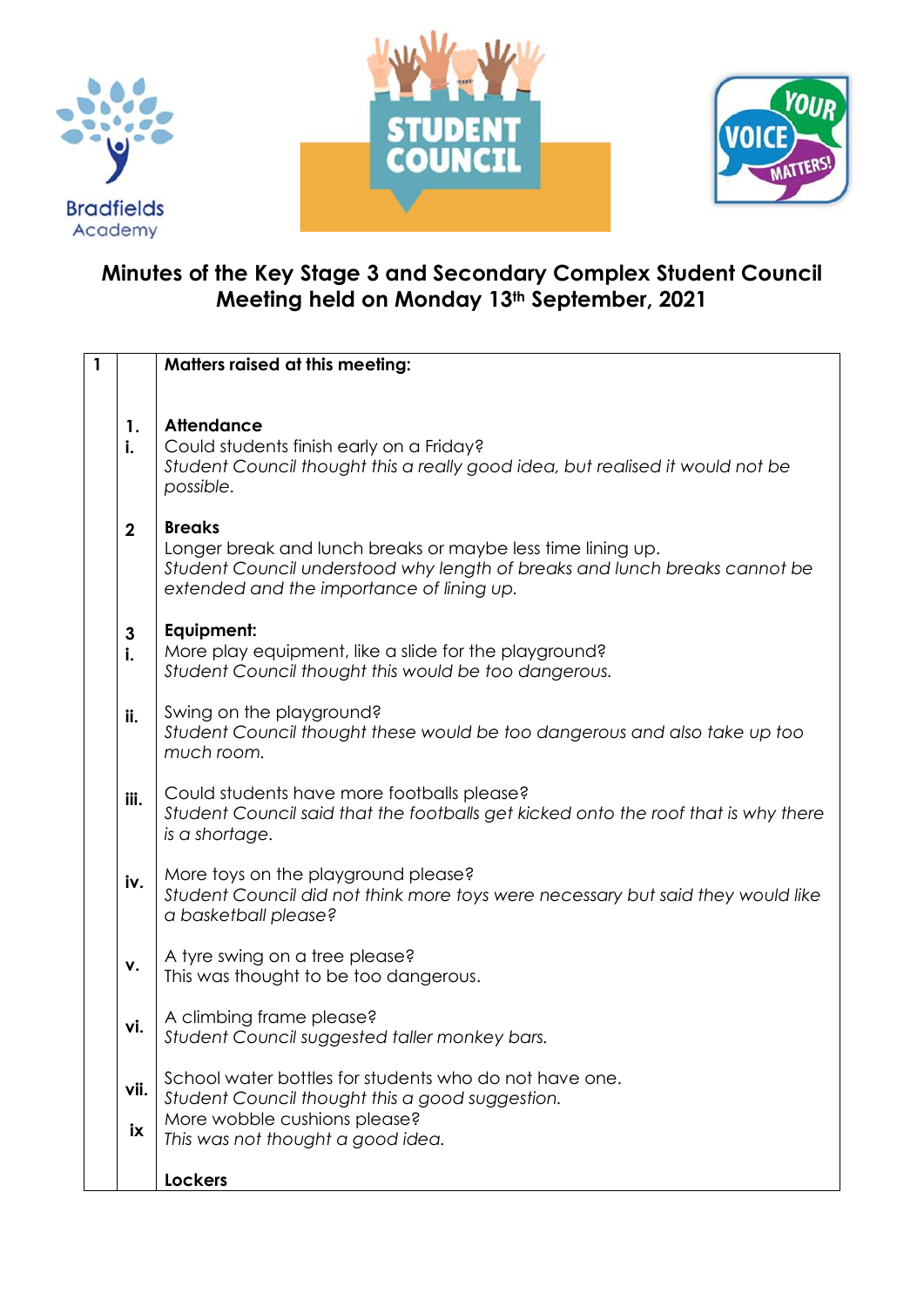





|  | Academy  |                                                                                                                                                                                                                        |
|--|----------|------------------------------------------------------------------------------------------------------------------------------------------------------------------------------------------------------------------------|
|  | 4.<br>i. | Could students have bigger lockers so they can store their PE kit please?<br>All the Student Council thought this a very good idea but realised that bigger<br>lockers would take up more space.                       |
|  | 5.<br>i. | <b>Premises</b><br>Could the classroom names reflect the new zone/community names?<br>Student Council thought this a good suggestion but realised that the current<br>system makes it easy to identify the form tutor. |
|  | ii.      | Could Birch have a chill out zone with beanbags please?<br>It was considered a good suggestion but thought that space may be a<br>problem.                                                                             |
|  |          | The date of the next meeting is Monday 15 <sup>th</sup> November, 2021                                                                                                                                                 |
|  |          |                                                                                                                                                                                                                        |
|  |          |                                                                                                                                                                                                                        |
|  |          |                                                                                                                                                                                                                        |
|  |          |                                                                                                                                                                                                                        |
|  |          |                                                                                                                                                                                                                        |
|  |          |                                                                                                                                                                                                                        |
|  |          |                                                                                                                                                                                                                        |
|  |          |                                                                                                                                                                                                                        |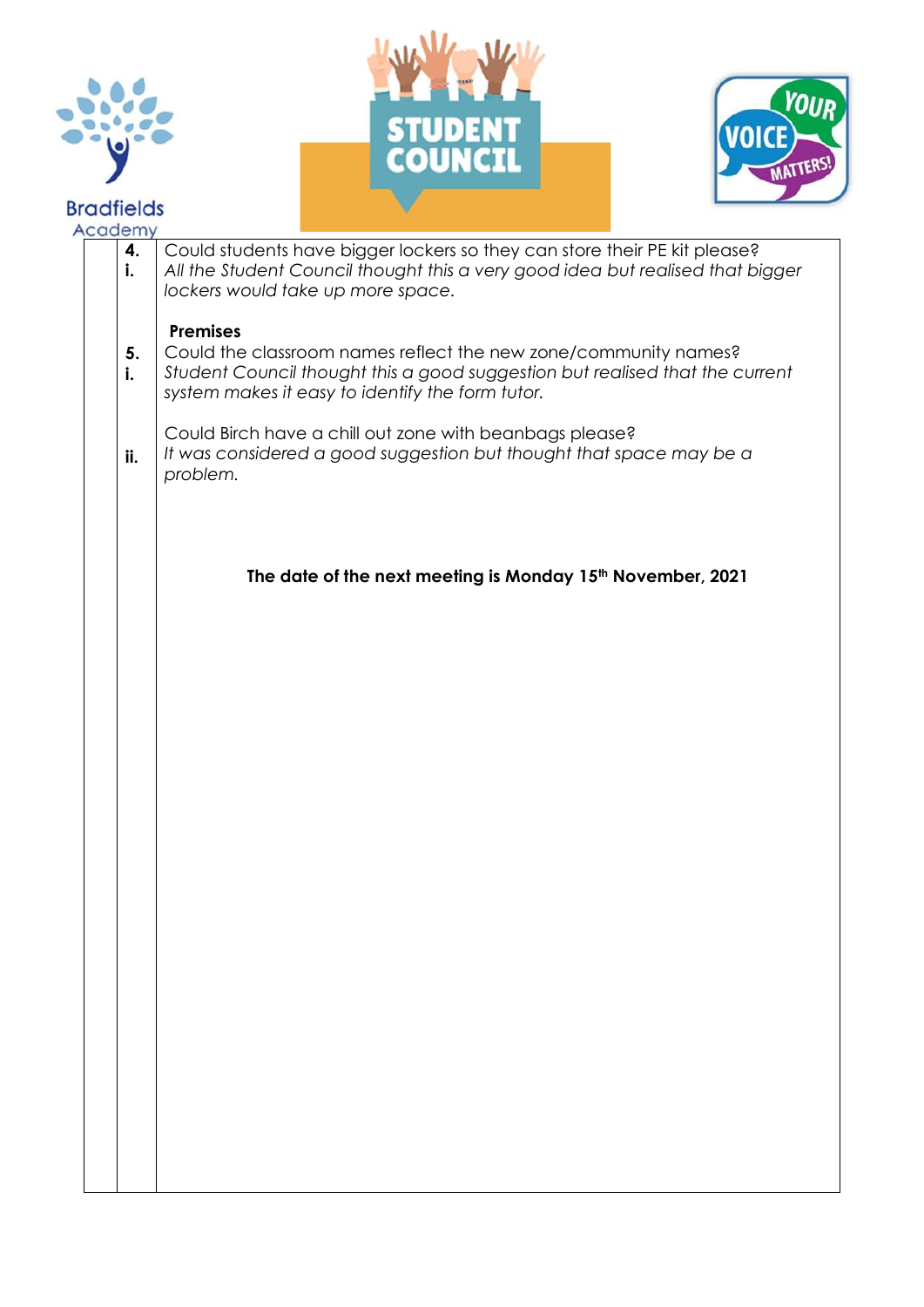

Academy